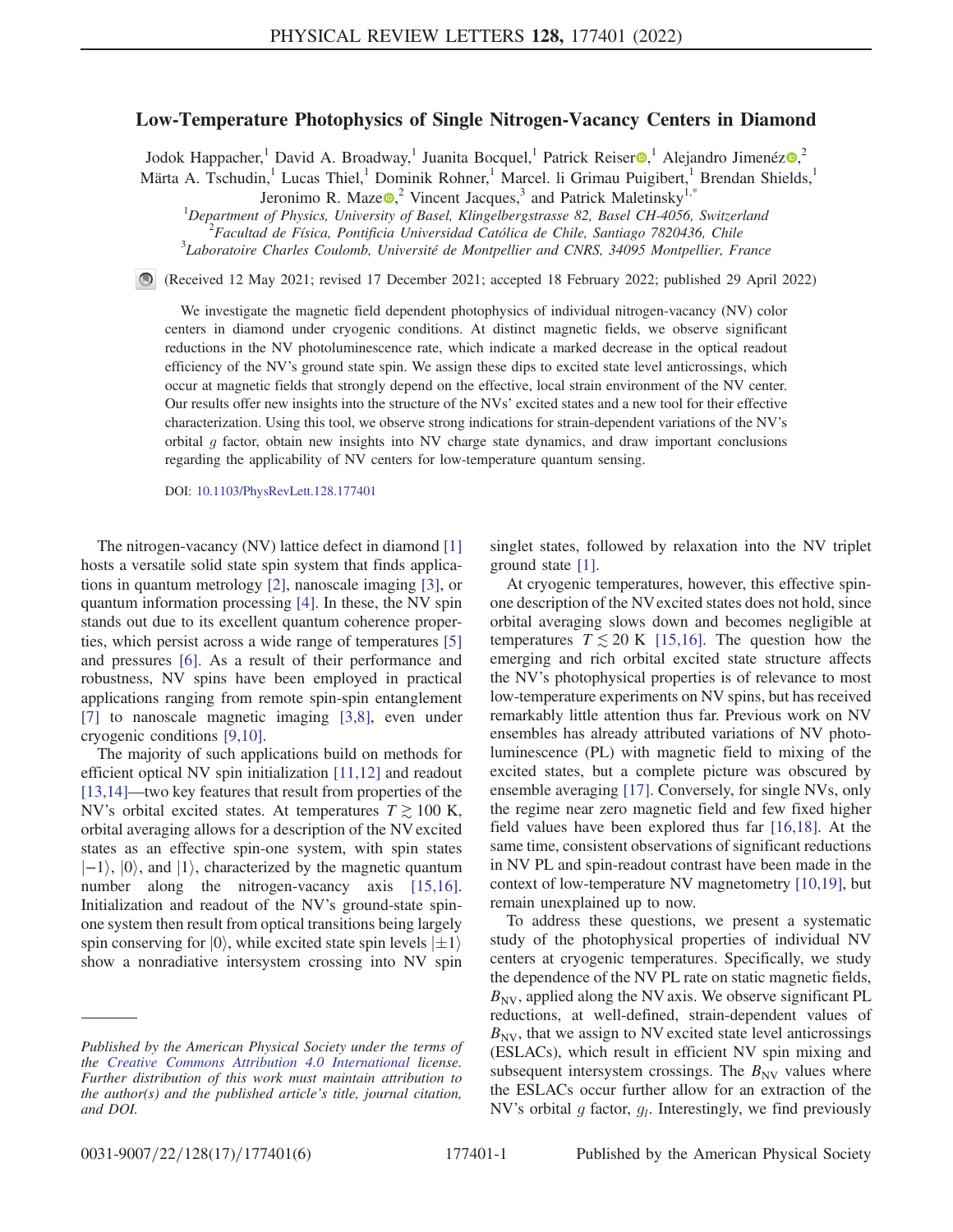<span id="page-1-0"></span>

FIG. 1. (a) The NV<sup>-</sup> photoluminescence (PL) signal,  $I_{PL}$ , as a function of magnetic field,  $B_{NV}$ , for a typical "low strain" NV, NV1-S1 [transverse strain parameter  $\delta_{\perp} = 4.444(3)$  GHz]. (b) Same as (a), but for an NV center exhibiting more strain [ $\delta_{\perp} = 38.6(7)$  GHz]. The common  $I_{PL}^-$  dip at  $B_{NV} = 102.4$  mT in (a) and (b) originates from the well-known ground-state level anticrossing (GSLAC), while<br>additional dips result from excited-state level anticrossings (ESLACs). Gray lines ar additional dips result from excited-state level anticrossings (ESLACs). Gray lines are fits to our model (see text and [[25](#page-5-7)]). All data were recorded at a temperature T ≈ 4 K. (c) Example of NV<sup>−</sup> excited state energies for an NV experiencing even higher strain  $[\delta_{\perp} = 55.9 \text{ GHz}]$ . Labels indicate the orbital- and spin degree of freedom of the states. (d)  $B_{\text{NV}}$  dependence of  $I_{\text{PL}}^-$  for NV3-S2 with  $\delta_{\perp} = 55.9\,(6)$  GHz. The vertical arrows assign the observed  $I_{\text{PL}}$ with  $\delta_{\perp} = 55.9(6)$  GHz. The vertical arrows assign the observed  $I_{\rm PL}^-$  dips to the corresponding ESLACs shown in (c). (e) PL intensity  $I_{\rm T}^-$  as a function of  $R_{\rm rot}$  and  $\delta_{\rm cr}$  calculated from a classical  $I_{PL}$  as a function of  $B_{NV}$  and  $\delta_{\perp}$ , calculated from a classical rate equation model for the ten-level system illustrated in (e) (for details, see [\[25\]](#page-5-7)). Labels in (e) indicate which ESLACs are responsible for the respective PL dips, while horizontal lines show the  $\delta_{\perp}$  values for the NVs presented in panels (a), (b), and (d). Inset: electronic levels and transition pathways considered in simulating the magnetic field dependence of  $I_{\text{PL}}^-$ . The NV<sup>−</sup> excited state energies are illustrated for the limit of large strain.

reported values of  $g_l$  to be inconsistent with our observations for NVs experiencing high strain, suggesting a strain dependence of  $g_l$ . In addition, our results provide new insights into (i) the mechanisms of NV charge state conversion and (ii) the efficiency of NV spin-initialization and readout, which are valuable for efficient NV-based quantum sensing under cryogenic conditions.

Our experiments are performed using a confocal optical microscope with samples held at temperatures  $T \approx 4$  K in a closed-cycle refrigerator with optical access and three-axis vector magnetic field control. Optical excitation is performed with green, continuous-wave laser excitation at power levels close to saturation of the NV's optical transition. For optical detection, we use an avalanche photodiode and appropriate color filters to detect PL predominantly stemming from the NV's negative charge state, NV<sup>-</sup>, with corresponding PL photon count rates  $I_{\text{PL}}^-$ .

We first investigate individual NV centers in two  $(100)$ oriented, single-crystal "electronic grade" diamonds (element six), grown by chemical vapor deposition. These two samples differ in the nature of their NVs: in sample S1, we study naturally occurring NV centers, several microns deep in the bulk, while in sample S2,  $\sim$ 10 nm deep NVs have been created by <sup>14</sup>N<sup>+</sup> ion implantation at 12 keV and subsequent annealing. These two types of NV defects were chosen for studying a broad range of local strain, which is known to be increased for NVs implanted close to the diamond surface [\[20\]](#page-5-2). To enhance NV PL collection efficiencies, diamond solid immersion lenses and nanopillars were structured on samples S1 and S2, respectively, with methods reported elsewhere [[21](#page-5-3)–[23](#page-5-4)].

Figures [1\(a\)](#page-1-0) and [1\(b\)](#page-1-0) show representative data of  $I_{\text{PL}}^-$  as a function of  $B_{\text{NV}}$ , for two NV centers, NV1-S1 and NV2-S2 (where  $NVk-Sl$  denotes the kth NV located in sample  $SI$ ). For both NVs,  $I_{PL}^{-}(B_{NV})$  shows several distinct, narrow<br>local minima ("dins") at specific values of  $B_{NU}$ . The local minima ("dips") at specific values of  $B_{\text{NV}}$ . The prominent, narrow dip at  $B_{\text{NV}} = 102.4 \text{ mT}$  results from the NV's well-known ground-state level anticrossing (GSLAC) [\[24\]](#page-5-5) and is present for all NVs we investigated. Conversely, the multiple additional dips, which occur reproducibly for each NV, only at different values of  $B_{\text{NV}}$ , are thus far unaccounted for.

We attribute the observed  $I_{\text{PL}}^-$  dips (excluding the GSLAC) to ESLACs, which result in spin mixing and subsequent population shelving into the NV<sup>-</sup> singlet manifold. Figures [1\(c\)](#page-1-0) and [1\(d\)](#page-1-0) exemplify this concept for NV3-S2, where we show calculated NV<sup>−</sup> excited state energies [[1](#page-4-1),[16](#page-4-16),[33](#page-5-6)] (described below) alongside a measurement of  $I_{\text{PL}}(B_{\text{NV}})$  to illustrate the coalescence between two<br>FSI ACs and the associated  $I^{-}$  dins ESLACs and the associated  $I_{\text{PL}}^-$  dips.

To obtain further, quantitative insights, we employ an extended version of a classical rate-equation model of the NV's magnetic field-dependent photophysics [\[12,](#page-4-12)[17](#page-4-17)], where we now explicitly take into account the full,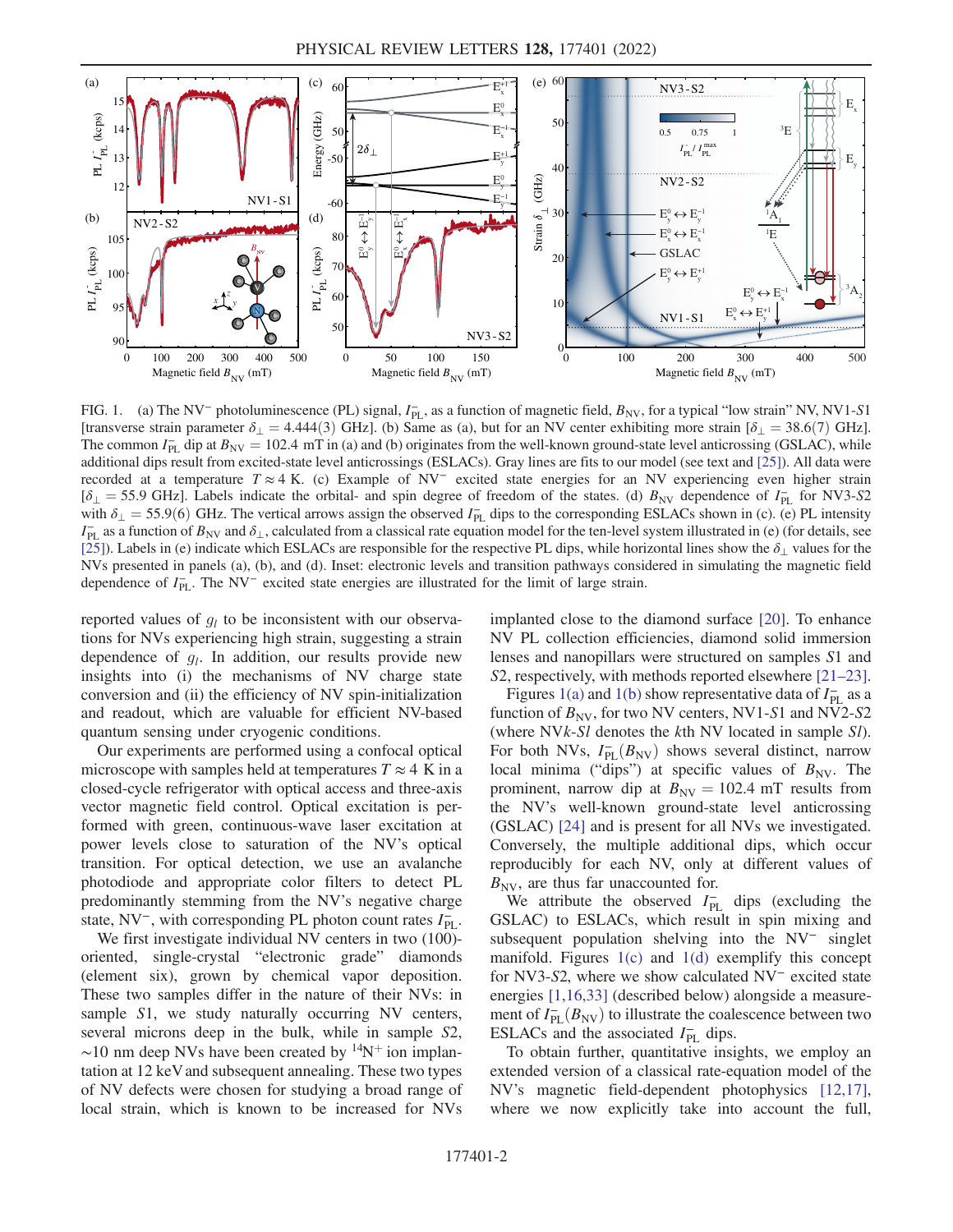low-temperature excited state level structure of NV<sup>−</sup> [\[33\]](#page-5-6) [see Fig.  $1(e)$ , inset, for the electronic states and population decay channels taken into account]. For our calculations, we fix all transition rates to literature values by Gupta et al. [\[34](#page-5-8)[,35\]](#page-5-9), and only leave the relevant parameters of the NV<sup>−</sup> excited state Hamiltonian as free variables. We note that while some of the excited state transition rates have a temperature dependence for  $T < 20$  K [[36](#page-5-10)], this predominately has little to no effect on the position and intensity of the PL dips.

The energy splittings of the NV<sup>−</sup> excited states sensitively depend on lattice strain transverse to the NVaxis. Such strain can result from electric fields or crystal stress[\[33\]](#page-5-6), which we combine into a single perpendicular strain parameter  $\delta_{\perp} = \sqrt{\delta_x^2 + \delta_y^2}$ , where  $\delta_{x(y)}$  are the corresponding strain parameters along x and y [Fig. [1\(b\),](#page-1-0) inset]. We then calculate the NV  ${}^{3}E$  state energies by the Hamiltonian [[1\]](#page-4-1)

<span id="page-2-0"></span>
$$
\hat{H}_{ES} = \hat{H}_{FS} + h[\delta_x \hat{\sigma}_z + \delta_y \hat{\sigma}_x + \mu_B (g_l \hat{\sigma}_y + g_e \hat{S}_z) B_{\text{NV}}],\tag{1}
$$

where  $\hat{H}_{FS}$  is the fine structure Hamiltonian of the <sup>3</sup>E manifold [[1\]](#page-4-1), h is Planck's constant,  $\hat{\sigma}_i$  are the Pauli matrices representing the excited state orbital operators in the basis  ${E_x, E_y}$  (the eigenstates of  $\hat{H}_{ES}$  in the limit  $\delta_{\perp} \gg ||\hat{H}_{FS}||$ ),  $S_z$  is the  $S = 1$  spin operator along the z axis,  $\mu_B =$ 28 GHz/T is the Bohr magneton and  $g_{l(e)}$  is the orbital (electron) g factor ( $g_e = 2.01$  [[1\]](#page-4-1)). Figure [1\(e\)](#page-1-0) shows the resulting model prediction of  $I_{PL}^{-}(B_{NV})$  for varying  $\delta_{\perp}$ , and shows the strong dependence of the various  $I_{\perp}^{-}$  din locations shows the strong dependence of the various  $I_{\rm PL}^-$  dip locations on  $\delta_{\perp}$ . This explains the strongly varying  $I_{PL}^-(B_{NV})$  traces we observe between different NVs, which naturally experience observe between different NVs, which naturally experience different levels of  $\delta_{\perp}$ . Conversely, a measurement of  $I_{PL}^{-}(B_{NV})$  offers a sensitive tool to determine  $\delta_{\perp}$  on the level of single NVs—a task that otherwise requires complex level of single NVs—a task that otherwise requires complex spectroscopic techniques [[16](#page-4-16)].

We use our model to fit all  $I_{PL}^{-}(B_{NV})$  data presented in<br>s Letter, where gray lines overlaid on data show the this Letter, where gray lines overlaid on data show the resulting fits. For the fits we only left  $\delta_{\perp}$ , and a small misalignment angle in  $B_{\text{NV}}$  (and  $g_l$  in the case of NV1-S1 see below) as free parameters in Hamiltonian [\(1\)](#page-2-0). In addition, we allow for scaling constants for contrast and normalization of  $I_{\text{PL}}^-$  and a parameter describing the relative excitation efficiency into orbitals  $E_x$  and  $E_y$  [\[15\]](#page-4-15) to vary. All resulting fit parameters with errors are reported in [[25](#page-5-7)]. We note that despite these few degrees of freedom, our model yields excellent fits for NVs experiencing a large range of strain values, from  $\delta_{\perp} \lesssim ||\hat{H}_{FS}||$  [Fig. [1\(a\)](#page-1-0)] to  $\delta_{\perp} \gg ||\hat{H}_{FS}||$  [Fig. [1\(b\)](#page-1-0)].

However, we observe significant deviations when studying  $I_{PL}^{-}(B_{NV})$  for more highly strained NVs at elevated<br>magnetic fields. There our model predicts two additional magnetic fields. There, our model predicts two additional  $I_{\text{PL}}^-$  dips [labeled  $E_{x(y)}^0 \leftrightarrow E_{y(x)}^{\pm 1}$  in Fig. [1\(e\)](#page-1-0)], which arise from spin-mixing ESLACs between orbitals  $E_x$  and  $E_y$ .

<span id="page-2-1"></span>

FIG. 2. (a)  $I_{PL}^{-}(B_{NV})$  data (red) for NV4-S3 in the "low-field"<br>regime  $(B_{NL} \le 150 \text{ mT})$ . The model fit (blue) yields  $\delta_{L}$ regime ( $B_{\text{NV}} \lesssim 150$  mT). The model fit (blue) yields  $\delta_{\perp} =$ 42.3(5) GHz and is largely unaffected by the value of  $q_l$  $(q_l = 0.14$  and 0.9; light and dark blue). (b) Same as (a) for stronger magnetic fields. Blue-shaded curves show model predictions (vertically offset for clarity) for  $\delta_{\perp} = 42.3$  GHz and  $g_l = 0.14, ..., 0.9$  (see labels). (c) Calculated <sup>3</sup>E excited state energies for  $a_i = 0.14$  and  $a_i = 0.9$  Dashed circles highlight the energies for  $g_l = 0.14$  and  $g_l = 0.9$ . Dashed circles highlight the position of the  $E_{x(y)} \leftrightarrow E_{y(x)}$  (green) and  $E_{x(y)} \leftrightarrow E_{x(y)}$  (gray) ESLACs. (d)  $g_l$  dependence of the  $B_{\text{NV}}$  values at which various ESLACs occur. Shaded areas correspond to the propagated fitting errors in  $\delta_{\perp}$  from (a).

To experimentally address this regime, we investigate single NV defects hosted in the (111)-oriented, electronic grade diamond  $S3$  [\[23\]](#page-5-4). Figure [2\(a\)](#page-2-1) shows low-field  $I_{PL}^{-}(B_{NV})$  data for the representative NV4-S3, where a fit<br>(light blue) yields  $\delta_1 = 42.3(5)$  GHz [25], for which our (light blue) yields  $\delta_{\perp} = 42.3(5)$  GHz [\[25\]](#page-5-7), for which our model predicts the  $E_{x(y)}^0 \leftrightarrow E_{y(x)}^{\pm 1}$  dips to occur at Teslarange magnetic fields [Fig. [2\(b\),](#page-2-1) light blue]. Importantly, the  $E_{x(y)}^0 \leftrightarrow E_{y(x)}^{\pm 1}$  dip location depends sensitively on  $g_t$ <br>
Iblue traces in Eige 2(b) and 2(c)], while the locations of [blue traces in Figs. [2\(b\)](#page-2-1) and [2\(c\)](#page-2-1)], while the locations of the "low-field"  $I_{PL}^-$  dips shown in Fig. [2\(a\)](#page-2-1) are largely independent of  $g_l$  [Fig. [2\(d\)\]](#page-2-1). Conversely, an observation of the  $E_{x(y)} \leftrightarrow E_{y(x)}$  LACs yields a sensitive determination of  $g_l$  on the level of single NVs. In the low strain regime (NV1-S1) we are able to extract the orbital  $g$  factor by fitting the position of the high field features, which results in  $q_1 = 0.1395$ . In contrast, for NV4-S3 or any other NV we studied in sample S3, we were unable to observe the  $E_{\chi(y)}^0 \leftrightarrow E_{y(x)}^{\pm 1}$  ESLACs, despite extensive experimental efforts; an observation which could be explained by an unexpected increase of  $g_l$ . Specifically, for the  $\delta_{\perp}$  value of NV4-S3,  $g_l \approx 0.8$  is the lowest value consistent with our observations [Fig. [2\(d\)](#page-2-1)], and we find similar conclusions for ∼10 further NVs with comparable values of  $\delta_{\perp}$ , where we examined  $I_{\rm PL}$  $(B_{\rm NV})$  for  $B_{\rm NV}$  up to 5 T [\[25\]](#page-5-7).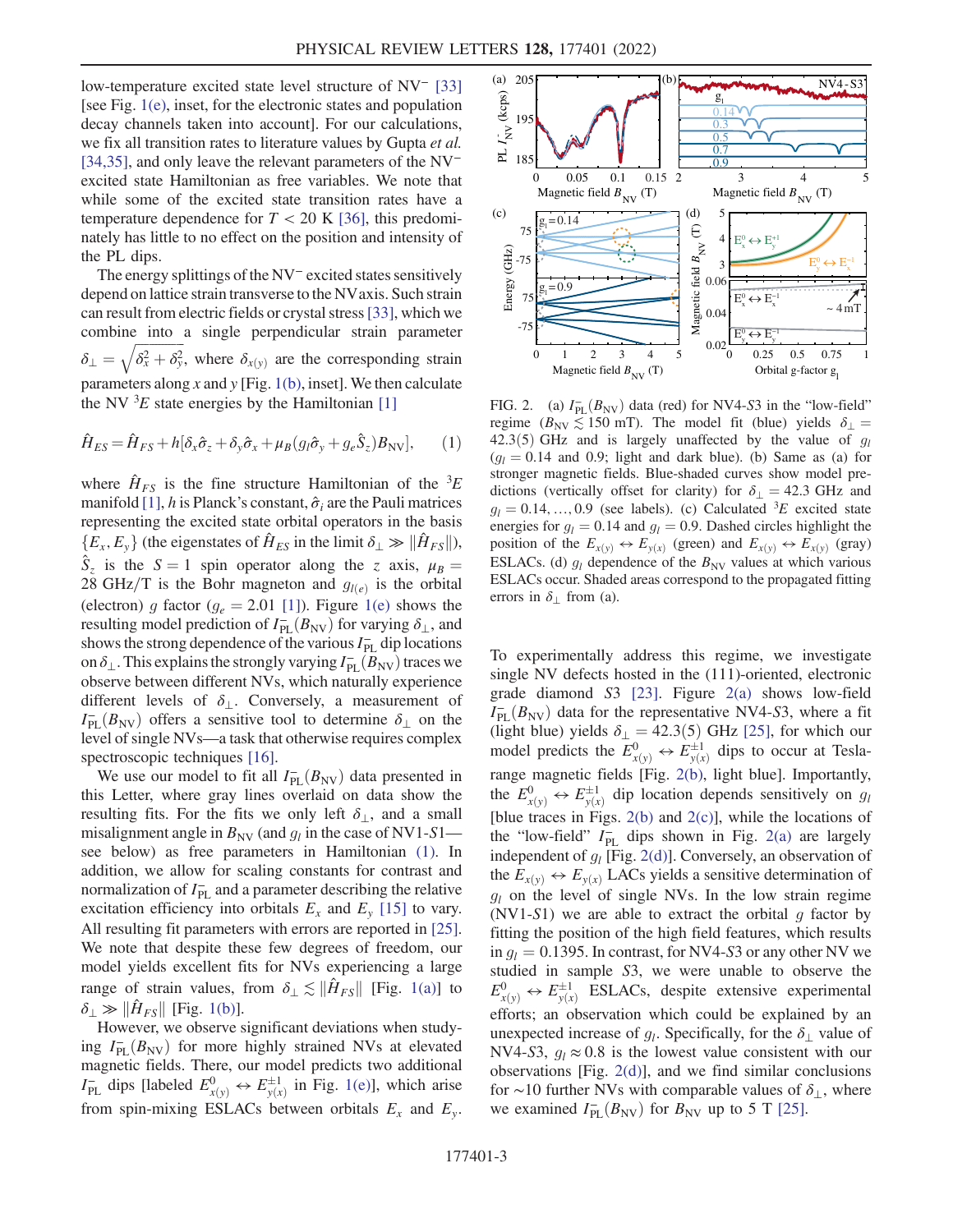<span id="page-3-0"></span>

FIG. 3. (a) Magnetic field dependence of the  $NV^0$  PL rate,  $I_{\text{PL}}^0(B_{\text{NV}})$ , for NV1-S1 and (b) NV2-S2, along with the corre-<br>sponding  $I^-$  -data foravidata points taken from Figs. 1(a) and 1(b) sponding  $I_{\text{PL}}^-$ -data [gray data points taken from Figs. [1\(a\)](#page-1-0) and [1\(b\),](#page-1-0) but rescaled for clarity]. Gray lines are theory predictions based on the fits shown in Figs. [1\(a\)](#page-1-0) and [1\(b\).](#page-1-0) (c) Electronic states of the NV<sup>0</sup>-NV<sup>−</sup> system, with corresponding (de-)ionization rates, used to include charge-state dynamics into the model introduced in Fig. [1\(f\)](#page-1-0).

We note that this effect cannot be explained by a suppression of the mixing rate at higher strains. The mixing term for the  $E_{\chi(y)}^0 \leftrightarrow E_{y(x)}^{\pm 1}$  ESLACs is given by,  $M_{E_xE_y} = d_{es}^{\perp} \delta_x \lambda_{es}^{\perp}/\sqrt{2} \sqrt{(d_{es}^{\perp} \delta_x)^2 + (B_z g_{\parallel} \mu_B)^2}$ , assuming<br>only a direction strain for simplicity. Innortantly, this mix only x-direction strain for simplicity. Importantly, this mixing term varies by <1% over the range of  $B_z = 0{\text -}0.5$  T, and thus cannot explain the missing PL features. Likewise, phonon-induced orbital mixing between  $E_x$  and  $E_y$  can be ignored as the expected coupling rate is  $\Gamma$ <sup>1−phon</sup>  $\approx$  450 kHz, which is significantly less than the other coupling rates considered, e.g., the intersystem crossing rate  $\Gamma^{\text{ICS}}$  > 10 MHz and the state mixing rates  $\Gamma^{\text{mixing}} > 100$  MHz.

Our observations thus suggest a surprising, straininduced enhancement of the orbital  $q$  factor of NV<sup>-</sup> over reported literature values  $g_l \approx 0.1, \ldots, 0.22$  [[17](#page-4-17),[37](#page-5-11)–[39](#page-5-12)]. Such an effect has not been discussed in literature thus far, but can be made plausible by qualitative arguments. At low strain, the NV's orbital excited states are near degenerate, which allows for Jahn-Teller coupling to lead to a reduction of orbital angular momentum [[38](#page-5-13),[40](#page-5-14)]. With increasing strain, the energy splitting of the states increases, which suppresses Jahn-Teller mixing, and thereby restores orbital angular momentum, leading to an increase of  $g_l$ toward the classical value  $g_l = 1$ . While a complete theoretical description of this suggested  $g_l$  enhancement is still lacking and beyond the scope of this Letter, we expect our findings to trigger further theoretical work on the topic.

The absence of the higher magnetic field features could also be explained by a time-dependent electric field from electrical noise near the NV spin, that would effectively

<span id="page-3-1"></span>

FIG. 4. (a) Dependence of the optically detected magnetic resonance (ODMR) contrast on magnetic field  $B_{\text{NV}}$  for NV5-S2. The microwave field amplitude (Rabi frequency) was held constant while varying  $B_{\text{NV}}$ . (b) Magnetic field dependence of the magnetic field sensitivity extracted from data (see text). Dark gray lines in (a) and (b) show theory predictions based on independently recorded  $I_{PL}^{-}(B_{NV})$  data (see [[25](#page-5-7)]). (c) Exemplary<br>ODMR traces recorded at values of  $B_{V}$ . Idotted circles in (a)] ODMR traces recorded at values of  $B_{\text{NV}}$  [dotted circles in (a)], where magnetic field sensitivity is strongly (left) and minimally (right) affected by excited state level anticrossings.

smear out the features. This would indicate that there is a fluctuation of the electric field of greater than  $1 \text{ kV/cm}$ with a rate  $>1$  Hz. Further measurements with improved time resolution would be required to separate these cases and will be pursued in future work.

Our method of monitoring  $I_{\text{PL}}^-$  versus  $B_{\text{NV}}$  also offers insights into the charge dynamics of the NV center. Specifically, we conducted experiments where we chose appropriate color filters [[25](#page-5-7)] to record the PL intensity  $I_{PL}^0$ from the neutral charge state,  $NV^0$  [Figs. [3\(a\)](#page-3-0) and [3\(b\)](#page-3-0)]. Strikingly, we find that all previously described  $I_{\text{PL}}^-$  dips are mirrored by peaks in  $I_{\text{PL}}^0$ . While the resulting buildup of  $NV<sup>0</sup>$  population remains small (and therefore only minimally affects our conclusions thus far), our model can be extended to include previously reported  $NV^0 \leftrightarrow NV^-$ (de)ionization processes [[41](#page-5-15),[42](#page-5-16)] [Fig. [3\(c\)](#page-3-0)]. Importantly, within our model we can only explain the observed  $I_{PL}^0$ peaks by including a recently proposed [\[41\]](#page-5-15), decay channel from the NV<sup>-</sup> singlet state  ${}^{1}E$  to the ground state of  $NV<sup>0</sup>$ —without this process our model yields dips instead of peaks in  $I_{\rm PL}^0$ . Using the previously measured (de)ionization rates [[41](#page-5-15)[,42](#page-5-16)], our model then yields a quantitative prediction for  $I_{\text{PL}}^0(B_{\text{NV}})$ , without any free fit parameters, other<br>than scaling constants for contrast and normalization of  $I^0$ than scaling constants for contrast and normalization of  $I_{PL}^0$ [gray lines in Figs.  $3(a)$  and  $3(b)$ ].

The ESLAC induced dips in  $I_{PL}^-$  also have important implications for the magnetic-field sensitivity in lowtemperature NV magnetometry. Indeed, the dips in  $I_{\rm PL}$ are accompanied by corresponding dips in the spin readout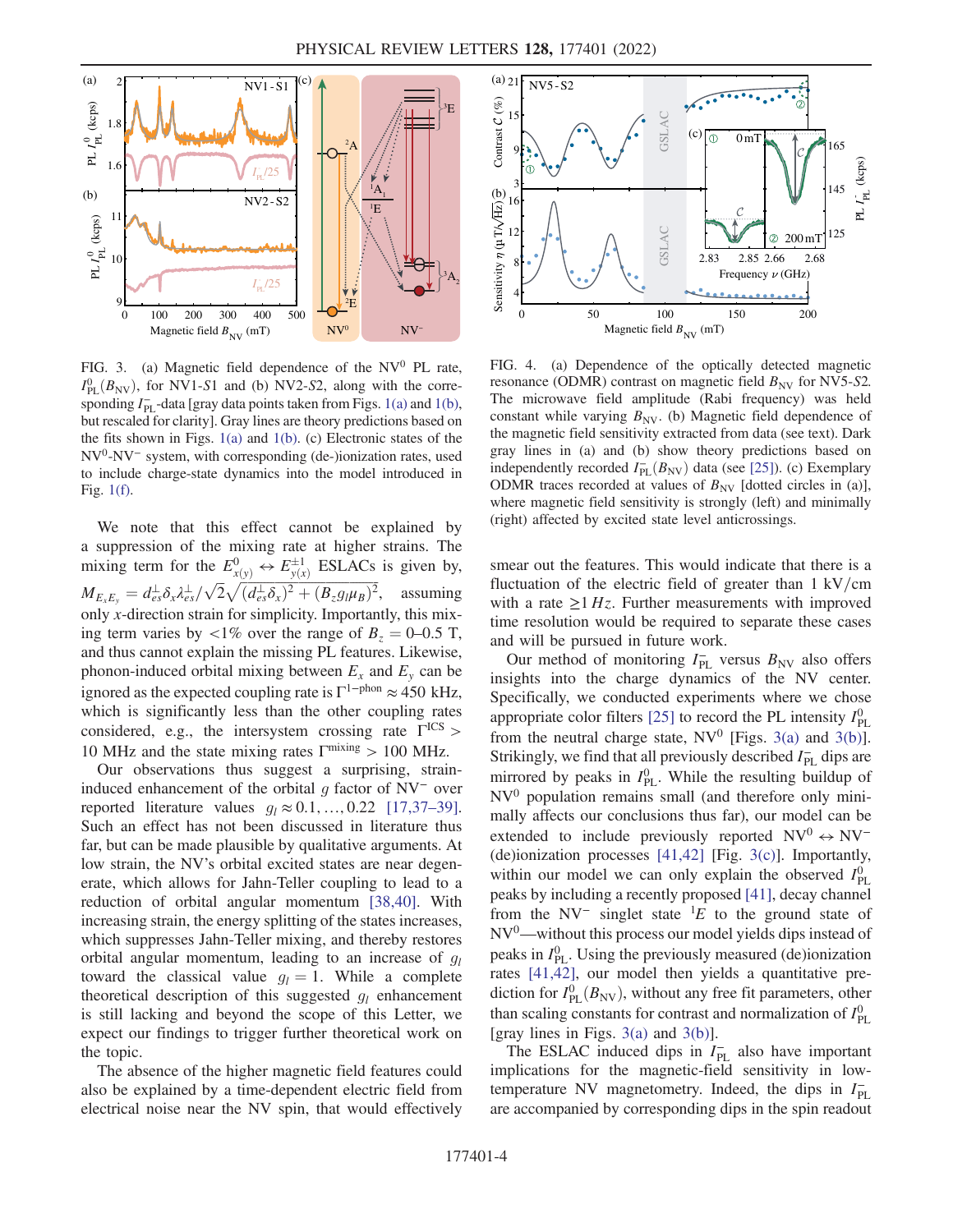contrast  $C$  of optically detected magnetic resonance (ODMR) [\[43\]](#page-5-17). Figure [4\(a\)](#page-3-1) shows the evolution  $\mathcal{C}(B_{\text{NV}})$ for NV5-S2, while two exemplary ODMR traces recorded near and away from an  $I_{PL}^-$  dip  $(B_{NV} = 0$  and 200 mT,<br>respectively) are shown in Fig.  $A(c)$ . This combined respectively) are shown in Fig. [4\(c\).](#page-3-1) This combined reduction in  $I_{\text{PL}}^-$  and C severely affect the NV's magnetic field sensitivity  $\eta$ . Using the well-established estimate [\[13](#page-4-13)[,44\]](#page-5-18)  $\eta = (4/3\sqrt{3})(\Delta \nu/\gamma_{\text{NV}} C \sqrt{I_{\text{PL}}})$ , where  $\Delta \nu$  is the ODMB linewidth and  $\gamma = 28 \text{ GHz/T}$  the NV's gyro ODMR linewidth, and  $\gamma_{\text{NV}}=28 \text{ GHz/T}$  the NV's gyromagnetic ratio, we extract  $\eta(B_{\text{NV}})$  shown in Fig. [4\(b\)](#page-3-1). Compared to typical sensitivity values  $\eta \approx 3 \mu T/Hz^{0.5}$ away from the ESLACs (e.g., at  $B_{\text{NV}} \approx 200$  mT),  $\eta$  drops by almost an order of magnitude on the  $I_{\text{PL}}^-$  dips.

For nanoscale NV magnetometry, which exploits near-surface NV centers for which we consistently find  $\delta_{\perp}$  > 20 GHz [Fig. [1\(f\)](#page-1-0)], this decrease of magnetometry performance predominantly affects magnetometry at  $B_{\text{NV}} \lesssim 100 \text{ mT}$  [c.f. Fig. [1\(f\)](#page-1-0)]. The fact that all such "shallow" NVs exhibit significant values of  $\delta_{\perp}$  can be assigned to internal electric fields due to band bending near the diamond surface [[20](#page-5-2),[45](#page-5-19)], or to near-surface crystal stress [[46](#page-5-20)]. Magnetic field sensitivity for such NVs could in the future be restored by materials engineering to reduce  $\delta_{\perp}$ near diamond surfaces, by working with NVs oriented normal to the diamond surface [\[47\]](#page-5-21) or by harnessing the dependence of the  $I_{\text{PL}}^-$  dip depth on the excitation laser polarization [[15](#page-4-15),[25](#page-5-7)]. Further improvements could be achieved by optimizing laser excitation powers or by exploiting resonant laser excitation where specific ESLACs could be avoided by choosing the proper laser excitation frequency. It is also possible to utilize these ESLACs to perform microwave free magnetometry and strain sensing, in a similar fashion to previous work with the NV GSLAC [[48](#page-5-22)].

Our work on the low temperature magnetic field dependence of NV fluorescence rates offers a simple, yet precise and quantitative tool to characterize the excited state structure of individual NV centers. These findings not only offer insights into the NV center orbital structure and charge dynamics, but are also relevant to applications in quantum information processing and quantum sensing, where precise knowledge of the excited state structure is key. Exploring the temperature dependence of the  $I_{\text{PL}}^-$  dips would constitute a worthwhile extension to our work that might offer further insights into orbital averaging processes that dominate the NV's photophysics at elevated temperatures [\[15\]](#page-4-15). Importantly, the method we demonstrated and applied here is not limited to NV centers alone—the excited state structure of any color center exhibiting dark states that can be populated through magnetic field tunable ESLACs, such as the neutral silicon-vacancy center in diamond [[49](#page-5-23)], could be investigated as well.

We gratefully acknowledge Ronald Hanson, Arian Stolk, and their colleagues for making sample S1 available for this study and Johannes Kölbl for help in creating the figures. We further acknowledge financial support through the NCCR QSIT (Grant No. 185902), the Swiss Nanoscience Institute, the EU Quantum Flagship Project ASTERIQS (Grant No. 820394), and through the Swiss NSF Project Grant No. 188521.

<span id="page-4-0"></span>[\\*](#page-0-0) patrick.maletinksy@unibas.ch

- <span id="page-4-2"></span><span id="page-4-1"></span>[1] M. W. Doherty, N. B. Manson, P. Delaney, F. Jelezko, J. Wrachtrup, and L. C. L. Hollenberg, [Phys. Rep.](https://doi.org/10.1016/j.physrep.2013.02.001) 528, 1 [\(2013\).](https://doi.org/10.1016/j.physrep.2013.02.001)
- <span id="page-4-3"></span>[2] C. L. Degen, F. Reinhard, and P. Cappellaro, [Rev. Mod.](https://doi.org/10.1103/RevModPhys.89.035002) Phys. 89[, 035002 \(2017\)](https://doi.org/10.1103/RevModPhys.89.035002).
- <span id="page-4-4"></span>[3] F. Casola, T. van der Sar, and A. Yacoby, [Nat. Rev. Mater.](https://doi.org/10.1038/natrevmats.2017.88) 3, [17088 \(2018\).](https://doi.org/10.1038/natrevmats.2017.88)
- [4] N. Kalb, A. A. Reiserer, P. C. Humphreys, J. J. W. Bakermans, S. J. Kamerling, N. H. Nickerson, S. C. Benjamin, D. J. Twitchen, M. Markham, and R. Hanson, [Science](https://doi.org/10.1126/science.aan0070) 356, 928 [\(2017\)](https://doi.org/10.1126/science.aan0070).
- <span id="page-4-6"></span><span id="page-4-5"></span>[5] D. M. Toyli, D. J. Christle, A. Alkauskas, B. B. Buckley, C. G. Van de Walle, and D. D. Awschalom, [Phys. Rev. X](https://doi.org/10.1103/PhysRevX.2.031001) 2, [031001 \(2012\).](https://doi.org/10.1103/PhysRevX.2.031001)
- <span id="page-4-7"></span>[6] Kai-Mei C. Fu, G. Z. Iwata, A. Wickenbrock, and D. Budker, [AVS Quantum Sci.](https://doi.org/10.1116/5.0025186) 2, 044702 (2020).
- [7] B. Hensen, H. Bernien, A. E. Dreau, A. Reiserer, N. Kalb, M. S. Blok, J. Ruitenberg, R. F. L. Vermeulen, R. N. Schouten, C. Abellan, W. Amaya, V. Pruneri, M. W. Mitchell, M. Markham, D. J. Twitchen, D. Elkouss, S. Wehner, T. H. Taminiau, and R. Hanson, [Nature \(London\)](https://doi.org/10.1038/nature15759) 526[, 682 \(2015\)](https://doi.org/10.1038/nature15759).
- <span id="page-4-9"></span><span id="page-4-8"></span>[8] L. Rondin, J.-P. Tetienne, T. Hingant, J.-F. Roch, P. Maletinsky, and V. Jacques, [Rep. Prog. Phys.](https://doi.org/10.1088/0034-4885/77/5/056503) 77, 056503 [\(2014\).](https://doi.org/10.1088/0034-4885/77/5/056503)
- <span id="page-4-10"></span>[9] L. Thiel, D. Rohner, M. Ganzhorn, P. Appel, E. Neu, B. Müller, R. Kleiner, D. Koelle, and P. Maletinsky, [Nat.](https://doi.org/10.1038/nnano.2016.63) [Nanotechnol.](https://doi.org/10.1038/nnano.2016.63) 11, 677 (2016).
- <span id="page-4-11"></span>[10] L. Thiel, Z. Wang, M. A. Tschudin, D. Rohner, I. Gutierrez-Lezama, N. Ubrig, M. Gibertini, E. Giannini, A. F. Morpurgo, and P. Maletinsky, Science 364[, 973 \(2019\)](https://doi.org/10.1126/science.aav6926).
- <span id="page-4-12"></span>[11] J. Harrison, M. J. Sellars, and N. B. Manson, [J. Lumin.](https://doi.org/10.1016/j.jlumin.2003.12.020) 107, [245 \(2004\)](https://doi.org/10.1016/j.jlumin.2003.12.020).
- <span id="page-4-13"></span>[12] J.-P. Tetienne, L. Rondin, P. Spinicelli, M. Chipaux, T. Debuisschert, J.-F. Roch, and V. Jacques, [New J. Phys.](https://doi.org/10.1088/1367-2630/14/10/103033) 14, [103033 \(2012\).](https://doi.org/10.1088/1367-2630/14/10/103033)
- <span id="page-4-14"></span>[13] A. Dréau, M. Lesik, L. Rondin, P. Spinicelli, O. Arcizet, J. F. Roch, and V. Jacques, [Phys. Rev. B](https://doi.org/10.1103/PhysRevB.84.195204) 84, 195204 [\(2011\).](https://doi.org/10.1103/PhysRevB.84.195204)
- <span id="page-4-15"></span>[14] M. Steiner, P. Neumann, J. Beck, F. Jelezko, and J. Wrachtrup, Phys. Rev. B 81[, 035205 \(2010\).](https://doi.org/10.1103/PhysRevB.81.035205)
- <span id="page-4-16"></span>[15] Kai-Mei C. Fu, C. Santori, P. E. Barclay, L. J. Rogers, N. B. Manson, and R. G. Beausoleil, [Phys. Rev. Lett.](https://doi.org/10.1103/PhysRevLett.103.256404) 103, 256404 [\(2009\).](https://doi.org/10.1103/PhysRevLett.103.256404)
- <span id="page-4-17"></span>[16] A. Batalov, V. Jacques, F. Kaiser, P. Siyushev, P. Neumann, L. J. Rogers, R. L. McMurtrie, N. B. Manson, F. Jelezko, and J. Wrachtrup, Phys. Rev. Lett. 102[, 195506 \(2009\)](https://doi.org/10.1103/PhysRevLett.102.195506).
- [17] L. J. Rogers, R. L. McMurtrie, M. J. Sellars, and N. B. Manson, New J. Phys. 11[, 063007 \(2009\).](https://doi.org/10.1088/1367-2630/11/6/063007)